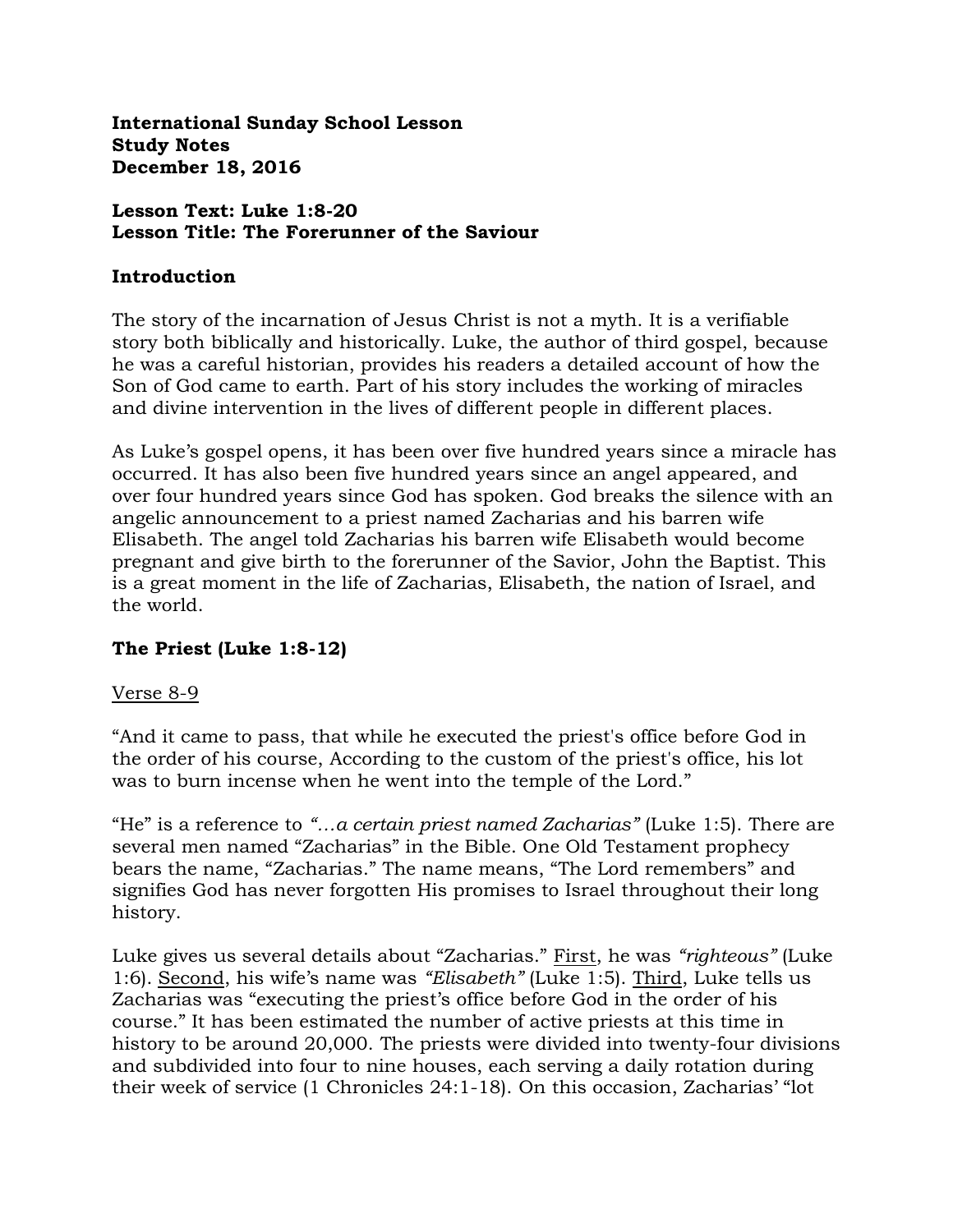was to burn incense when he went into the temple of the Lord" (Exodus 30:7- 8).

Twice each day, a priest would enter the Holy Place, trim the wicks on the lampstand and burn incense on a small altar in front of the veil separating him from the Most Holy Place. Considering the number of priests, this was likely the one and only time Zacharias would perform this duty. This was no ordinary day in more than one way!

## Verse 10-12

"And the whole multitude of the people were praying without at the time of incense. And there appeared unto him an angel of the Lord standing on the right side of the altar of incense. And when Zacharias saw him, he was troubled, and fear fell upon him."

While Zacharias was trimming the lamps in the Holy Place, the crowds gathered in the courtyard of the temple for the morning or evening prayers. They would wait there for word the offerings had been made and accepted. In this holy scene as the smoke cleared from the incense, "there appeared unto him an angel of the Lord standing on the right side of the altar of incense."

Luke does not tell us what form the "angel of the Lord" took, but his presence deeply affected Zacharias as "he was troubled, and fear fell upon him." The word "troubled" comes from the Greek word *tarasso* {tar-as'-so} which means "agitated." "Fear" is the Greek word *phobos* {fob'os} which means "alarm or fright." Zacharias has been brought face-to-face with a messenger from another world.

# **The Promise (Luke 1:13-17)**

# Verse 13

"But the angel said unto him, Fear not, Zacharias: for thy prayer is heard; and thy wife Elisabeth shall bear thee a son, and thou shalt call his name John."

The angel's first words were "Fear not, Zacharias: for thy prayer is heard; and thy wife Elisabeth shall bear thee a son…" The overwhelming presence of the Lord at the altar must have caused Zacharias to think he might die. The angel assured him he need not worry. His "prayer" had been "heard" and he and his wife were going to have "a son."

We do not know how many times Zacharias and Elizabeth prayed for a child. The word "prayer" is the Greek word *deesis* {deh-ay-sis} which indicates a longstanding petition. They were old; so, it might have been a while. They may well have given up on their prayer. Maybe they considered that prayer a hopeless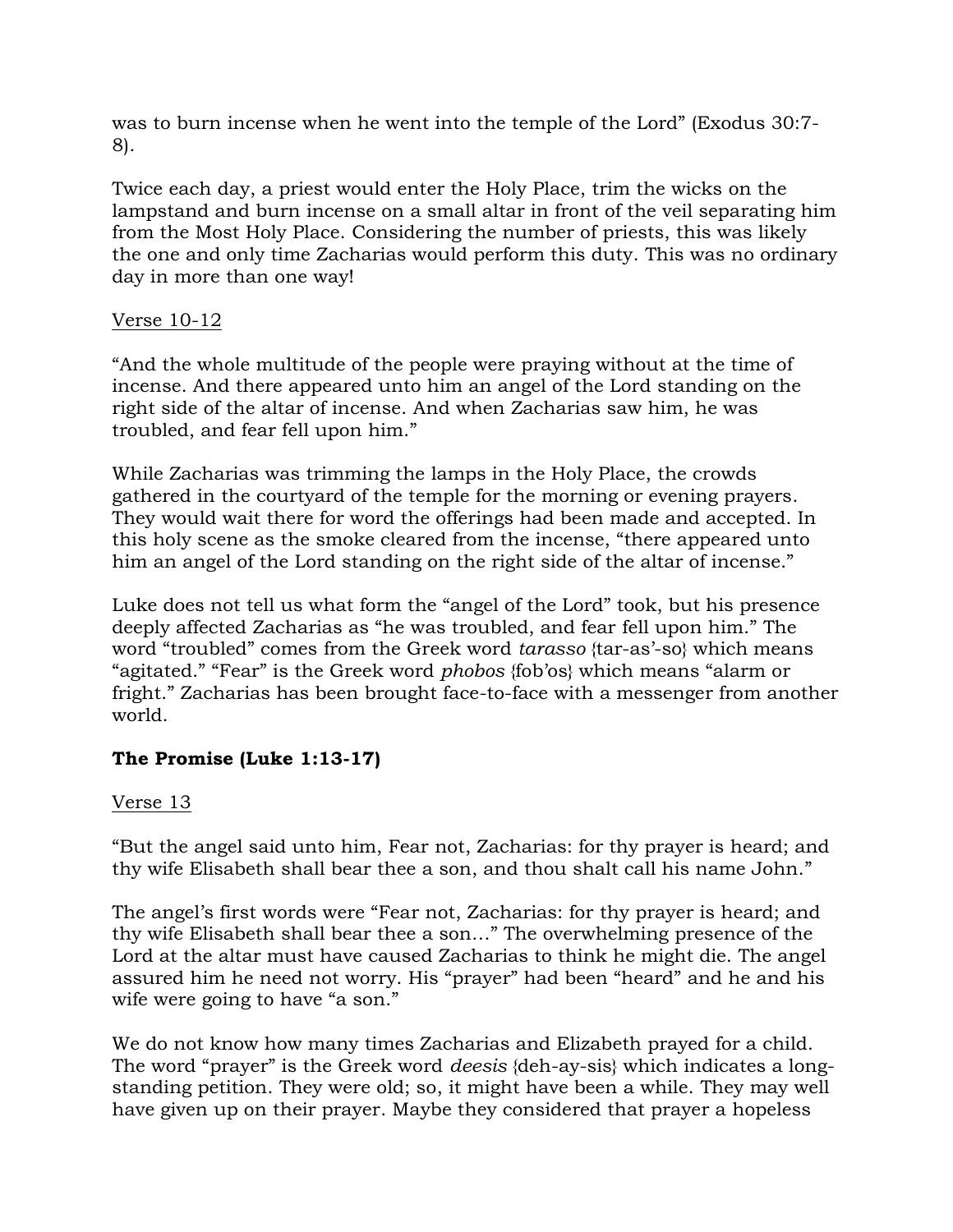prayer, one they would never see answered. But here is a lesson we learn about prayer from Zacharias and Elisabeth. Prayers are not rejected just because God's answers are delayed. If we have prayer requests of God, keep praying!

Christmas is about to begin with God answering a long-standing prayer for two elder people. It remains incredible how God works in lives in such small and seemingly insignificant ways. Never doubt or underestimate what God can do through you or anyone who will trust Him.

The angel told Zacharias his son's name would be "John." The name "John" means "God is gracious." By giving Zacharias' and Elisabeth's son the name "John," God is declaring He is about to send "grace" to a lost world. The message of Christmas is God's amazing grace!

## Verse 14

"And thou shalt have joy and gladness; and many shall rejoice at his birth."

The angel's message to Zacharias was not a message of fear or sadness. His message was nothing to be sad about, it was something to be "joyful and glad." Zacharias and Elisabeth would have "joy" at the birth of John. In fact, "many shall rejoice at his birth." "Joy" is the Greek word *chara* {khar-ah} which means "cheerfulness, calm, delight." Israel had known misery, darkness, and the silence of God for four hundred years. The tyranny of Rome and Herod hung over their head even as the angel was speaking to Zacharias. But now, "John," the herald of the Messiah, was to come, bringing "joy and gladness."

#### Verse 15

"For he shall be great in the sight of the Lord, and shall drink neither wine nor strong drink; and he shall be filled with the Holy Ghost, even from his mother's womb."

The angel revealed John would be "great in the sight of the Lord." "Great" is the Greek word *megas* {meg-as} which means "big, large, wide in application." John would come carrying great stature and weight with "the Lord."

"…And shall drink neither wine nor strong drink…" This meant John would be consecrated as a Nazirite from birth, designating him as a messenger from God, holy and set apart for special use by the Lord.

According to the law given to Israel through Moses, a man fulfilling a vow to accomplish a task for the Lord would abstain from anything associated with the juice of the grapes, including wine or raisins (Numbers 6:1-21). A Nazirite would refrain from cutting his hair or touching a dead carcass until the task had been completed.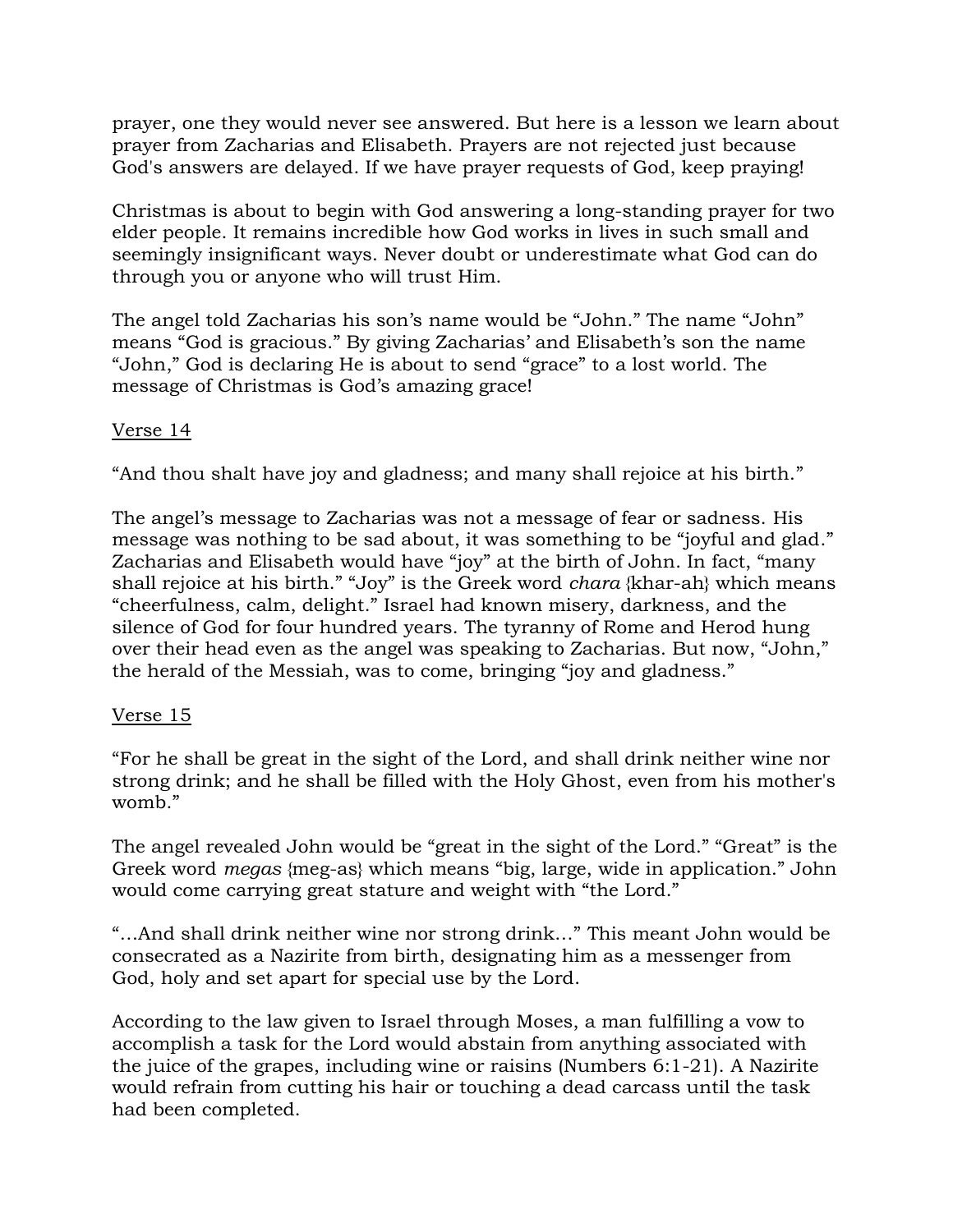Moreover, the angel revealed John would "be filled with the Holy Ghost, even from his mother's womb." "Filled with the Holy Ghost" means John was under the control of the Holy Spirit. God often gave Old Testament believers a special gift of the Holy Spirit to accomplish a task. John would be "filled" with the Holy Ghost from the moment of conception. Never before had someone been "filled with the Holy Ghost" from conception to death.

## Verse 16-17

"And many of the children of Israel shall he turn to the Lord their God. And he shall go before him in the spirit and power of Elias, to turn the hearts of the fathers to the children, and the disobedient to the wisdom of the just; to make ready a people prepared for the Lord."

The angel's words in these verses are a partial quotation from Malachi 3:1; 4:5- 6. "Many" Israelites did "turn to the Lord" through John's ministry (Matthew 3:5-6; Mark 1:4-5). The word "turn" carries the idea of "conversion." Part of the reason they repented and came to the Lord was because John ministered "in the spirit and power of Elias," or Elijah. This is important because the Jews believed that before the Messiah would come to establish His kingdom, the prophet Elijah must come. They believed that because of the prophesy in Malachi 3 and 4. So, the Jews were expecting Elijah, but they got John the Baptist ministering "in the spirit and power of Elijah."

John's ministry would so affect "the hearts of the fathers to the children" that families in Israel would be changed forever. God used John's ministry to restore families to the hope of Messiah. He used John to convict the "disobedient" and touch the "wisdom of the just." The "wisdom of the just" is speaking about those hardened skeptics in Israel who needed their hearts softened with understanding concerning the coming of Messiah. Simply stated, John came to "make ready a people prepared for the Lord."

## **The Proof (Luke 1:18-20)**

#### Verse 18-19

"And Zacharias said unto the angel, Whereby shall I know this? for I am an old man, and my wife well stricken in years. And the angel answering said unto him, I am Gabriel, that stand in the presence of God; and am sent to speak unto thee, and to shew thee these glad tidings."

"Zacharias" responded to Gabriel's announcement with the words, "Whereby shall I know this?" It is hard to fault Zacharias for his question. The news was almost too much to believe. However, the angel did not appreciate the lack of trust on the part of Zacharias. Disbelief has no place in the house of God and